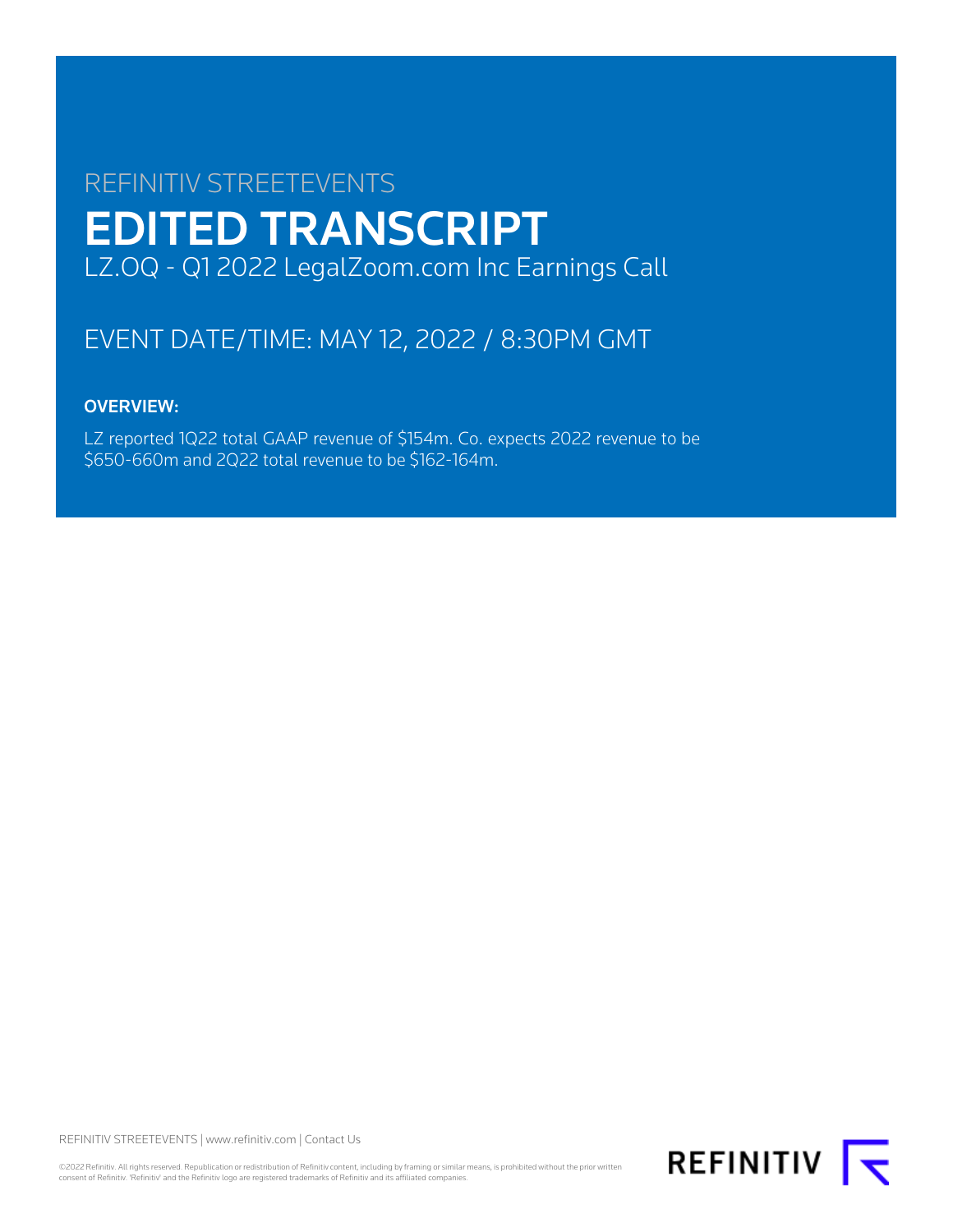### **CORPORATE PARTICIPANTS**

**[Daniel A. Wernikoff](#page-2-0)** LegalZoom.com, Inc. - CEO & Director **[Danny Vivier](#page-1-0)** LegalZoom.com, Inc. - Head of IR **[Noel B. Watson](#page-3-0)** LegalZoom.com, Inc. - CFO

### **CONFERENCE CALL PARTICIPANTS**

**[Andrew M. Boone](#page-7-0)** JMP Securities LLC, Research Division - Director & Equity Research Analyst **[Elizabeth Mary Elliott](#page-6-0)** Morgan Stanley, Research Division - VP of Equity Research **[Matthew Charles Pfau](#page-8-0)** William Blair & Company L.L.C., Research Division - Analyst **[Nathaniel Holmes Schindler](#page-10-0)** BofA Securities, Research Division - Director in Equity Research **[Ronald Victor Josey](#page-5-0)** Citigroup Inc., Research Division - MD **[Sang-Jin Byun](#page-11-0) [Stephen D. Ju](#page-11-1)** Crédit Suisse AG, Research Division - Director **[X. Lu](#page-10-1)** Barclays Bank PLC, Research Division - Research Analyst

### **PRESENTATION**

#### **Operator**

<span id="page-1-0"></span>Good day, and thank you for standing by. Welcome to the LegalZoom First Quarter 2022 Earnings Call. (Operator Instructions) Please be advised today's conference may be recorded. (Operator Instructions) I'd now like to hand the conference over to your host today, Danny Vivier, Head of Investor Relations.

### **Danny Vivier** - LegalZoom.com, Inc. - Head of IR

Thank you, operator. Hello, and welcome to LegalZoom's First Quarter 2022 Earnings Conference Call. Joining me today is Dan Wernikoff, our Chief Executive Officer; and Noel Watson, our Chief Financial Officer.

As a reminder, we will be making forward-looking statements on this call. These forward-looking statements can be identified by the use of words such as believe, expect, plan, anticipate, will, intend, and similar expressions and are not and should not be relied upon as a guarantee of future performance or results. Results could differ from those contemplated by our forward-looking statements. We caution you to review the Risk Factors section of our reports and filings with the Securities and Exchange Commission for a discussion of factors that could cause our results to differ materially. The forward-looking statements we make on this call are based on information available to us as of today's date, and we disclaim any obligation to update any forward-looking statements, except as required by law.

In addition, we will also discuss certain non-GAAP financial measures. Our CEO and CFO use these measures to make decisions regarding our business, and we believe these measures provide helpful information to investors. Reconciliations of all non-GAAP measures to the most directly comparable GAAP measures are set forth in the Investor Relations section of our website at investors.legalzoom.com. The non-GAAP financial measures are not intended to be considered in isolation or as a substitute for results prepared in accordance with GAAP.

Now I'll turn the call over to Dan.

REFINITIV STREETEVENTS | [www.refinitiv.com](https://www.refinitiv.com/) | [Contact Us](https://www.refinitiv.com/en/contact-us)

©2022 Refinitiv. All rights reserved. Republication or redistribution of Refinitiv content, including by framing or similar means, is prohibited without the prior written consent of Refinitiv. 'Refinitiv' and the Refinitiv logo are registered trademarks of Refinitiv and its affiliated companies.



 $\supset$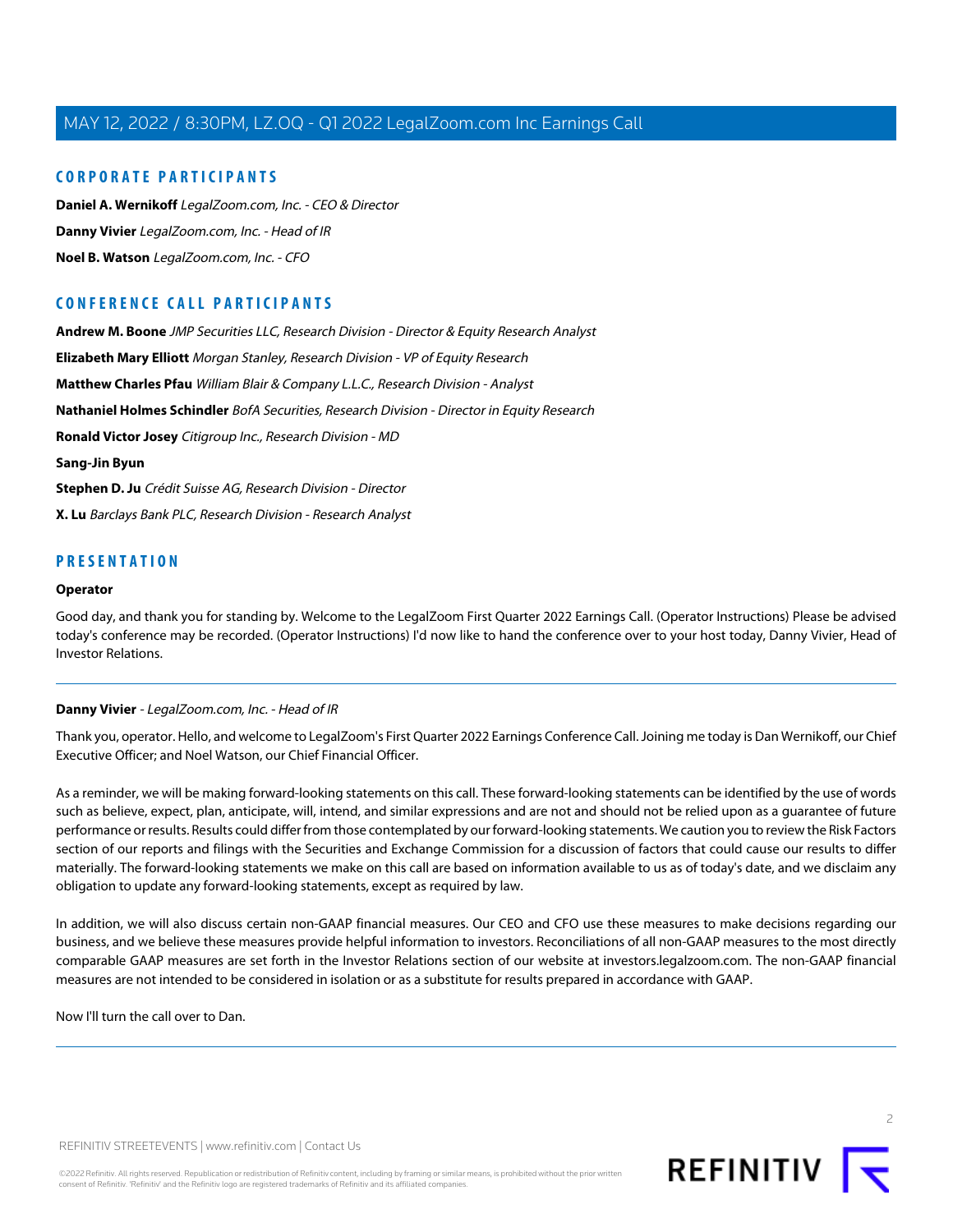### <span id="page-2-0"></span>**Daniel A. Wernikoff** - LegalZoom.com, Inc. - CEO & Director

Thanks, Danny, and good afternoon, everyone. It's been a quick turnaround since our last earnings call, so I'll keep my comments brief today.

Q1 was a strong start to the year for LegalZoom, continuing the momentum we experienced in 2021. In the first quarter of 2022, we generated \$154 million of revenue, ahead of the top end of our guidance range and up 15% year-over-year despite a challenging prior year comparison. Subscription growth continued to outperform in the period, with revenues coming in at \$84 million, up 29% year-over-year. The subscription strength, driven in part by LZ Tax revenue, continues to dislocate our performance from the broader market for new business formations with consensus EIN nonseasonal applications down 8% year-over-year in the period.

The census decline in the first quarter was within our expectations. We outperformed the macro in Q1 with LegalZoom business formations down just 2% versus prior year. We reported adjusted EBITDA of \$1.3 million in the first quarter, ahead of our guidance of breakeven. As a reminder, there is a seasonal component to the recognition of our transaction revenue that weighs on margins in the first quarter of the year. Noel will further unpack our guidance later in the call, but we continue to feel confident in our ability to deliver our adjusted EBITDA target for the full year of 2022.

Given the current state of affairs with geopolitical concerns, inflation and other macroeconomic factors causing significant uncertainty, it's important to consider the advantages our cost structure has in responding to external factors beyond our control. First, we've reduced margins in the near term to accelerate revenue growth over the long term. We are investing across all areas of the business, but most significantly within sales and marketing, which grew from 27% of revenue in 2019 to 45% of revenue in 2021. Excluding sales and marketing, we actually saw operating leverage over that 2-year period, with non-S&M expenses declining from 50% of revenue in 2019 to 47% in 2021.

I make this comment because it points to the inherent flexibility in our operating model. Less than 1/3 of our operating spend is fixed. The vast majority is variable and can be flexed up or down dynamically as market conditions warrant. We are an asset-light business with capital expenditures running at just 2% of revenue in 2021. And despite the ramp in CAM spend, we continue to generate positive cash flow and have just under \$250 million of cash and no debt on the balance sheet. We feel we are in a very strong financial position to weather a potential economic contraction while still maintaining a healthy level of investment to drive durable long-term top line growth.

I'll now transition to an update on LZ Tax, where we successfully navigated our first peak tax season. We saw a notable step-up in the number of LLC formations attaching a tax subscription in the first quarter of 2022. With taxes top of mind, it's not surprising customers were more open to the cross-sell. However, we were surprised to see a portion of these new customers have already completed their 2021 returns and were instead looking for a tax planning and bookkeeping solution for the 2022 tax year.

This learning reinforces the power of our platform. Entrepreneurs are starting new businesses all year round. And since we're often the very first third-party entrepreneurs visit when starting the business, we have the unique opportunity to grow awareness and drive product adoption off-cycle, a significant advantage to our competition, which primarily relies on new customer acquisition during peak tax season.

We're also seeing a significant opportunity to improve utilization of our tax platform. To date, our efforts have focused on cross-selling tax at the time of business formation. However, many of these new businesses are pre-revenue and are therefore less likely to require tax filing services.

These insights reinforce the importance of engaging our existing base of 1.4 million active legal suit subscriptions, many of whom are generating income and scaling operations. We've seen the power of our channel to acquire new customers and grow awareness. Our focus now is providing these customers with the right service level at the right time in their journey, which is often months after they've borne.

And finally, though it's a bit too early to interpret retention data, we continue to see that customers who engage with our tax platform and experts are really happy with the service. In our Q4 earnings call in March, I introduced our plans to conduct a series of line of tests within our core formation experience throughout 2022. We spent the better part of 2 years driving efficiencies in our fulfillment processes, improving our attorney platform and expanding our subscription ecosystem to make this testing possible.

Our thesis here is that by expanding our formations line of both up and down market, we widened the aperture of customer segments we serve, unlocking new opportunities to grow share and expand customer lifetime value. I'm pleased to report that the first segmented line-up test was



REFINITIV STREETEVENTS | [www.refinitiv.com](https://www.refinitiv.com/) | [Contact Us](https://www.refinitiv.com/en/contact-us)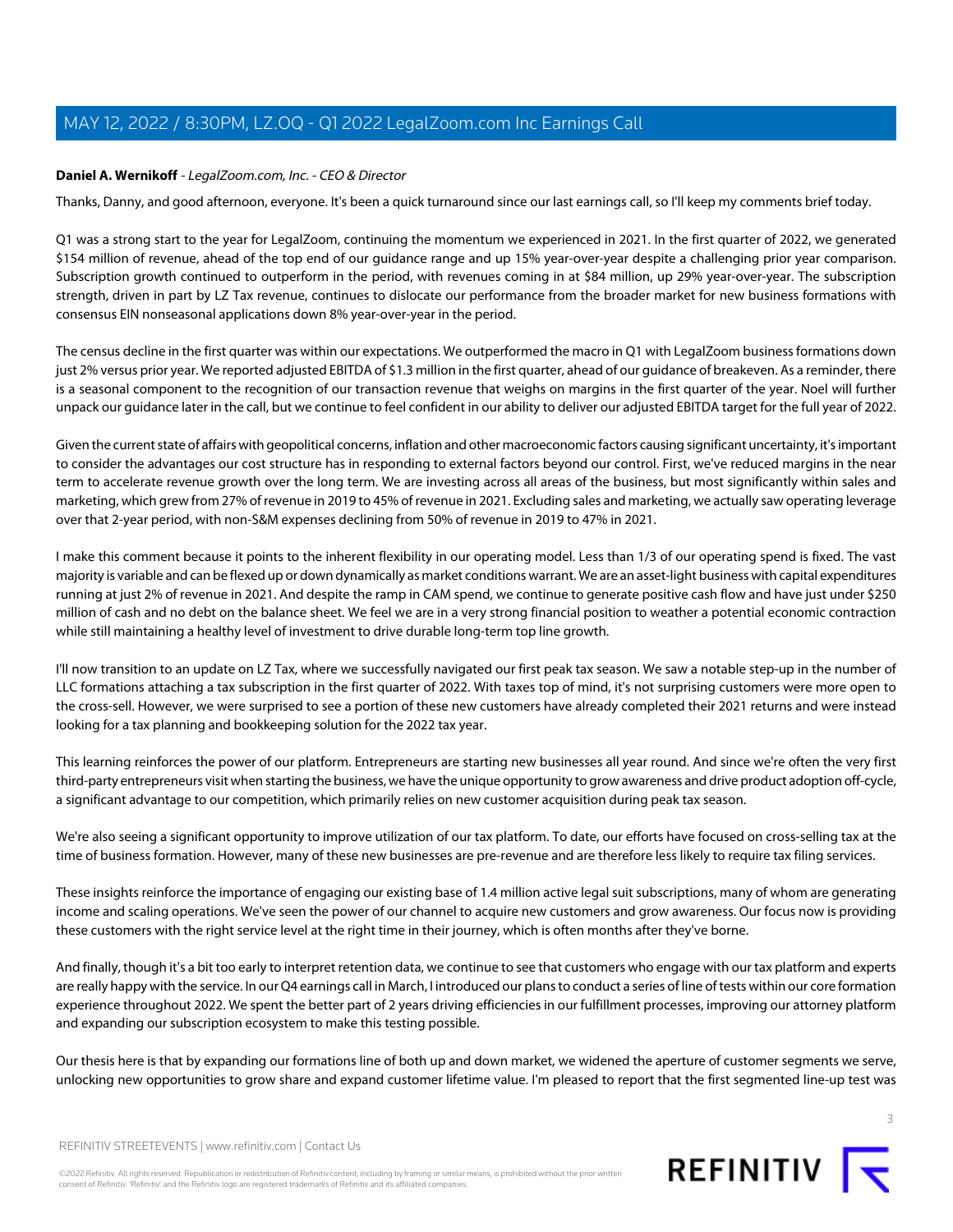launched in late April to a subset of LLC traffic in a few smaller states. The initial test includes a mix of do-it-yourself and attorney-assisted formation experiences with prices ranging from free stand-alone LLC registration to \$1,149 for customers seeking a high-touch experience with an attorney.

At the high end, customers will have on-demand access to our independent attorney network for the first 3 months post-formation as well as an attorney-assisted trademark filing with an attorney staffed in our ABS Law Firm. Services include everything from reviewing a lease contract or new employee agreement up to applying for a trademark registration. This one-of-a-kind solution emulates the experience of working with the traditional law firm, but at a fraction of the price.

I'm proud of our team for standing up this new experience in short order. We've taken an agile approach to these tests with the priority being to learn, quickly iterate and expand. We're carefully monitoring user behavior in combination with business metrics such as conversion rates, AOV and subscription attach rates.

I'd also like to talk about our progress on the partner front. Just a couple of weeks ago, you likely saw the announcement of a new multiyear partnership with Wix. When integrated, entrepreneurs will soon be able to have a unified experience to legally form their business in the U.S. and build their online presence together in one place. This partnership is truly bilateral. Whether you start with LegalZoom and add a website or start by building a website and then decide to formalize your business or protect your IP, we work side-by-side to provide an integrated experience. The relationship is also built on recurring revenue model where both parties share in the economics through the life of the customer.

The Wix announcement adds yet another major brand to our growing ecosystem of best-in-class SMB enablement solutions. Other partners include Intuit, Amazon, Square and Toast. The success we've seen in attracting best-in-class SMB partners enhances our strategic moat. Few online providers come close to rivaling the scale of our third-party ecosystem. And with each successive new signed partner, we expand our competitive advantage by forging new relationships that offer integrations with more business applications and exposure to more potential customers.

We anticipate an initial launch of the integrated experience in the second half of this year, but do not expect material revenue from the partnership in 2022. It will take time to commercialize these partnerships to their full potential, but my conviction in the long-term opportunity could not be stronger.

In closing, I'm very encouraged by our results in the first quarter and the energy I've seen across our teams to start the year. Despite a dynamic and, in some ways, challenged economic backdrop, I remain optimistic about the future of small businesses, our industry and LegalZoom's position within it. We have a clear vision and plan and continue to execute against it. A solid first quarter positions us well for a strong 2022, and the foundation is continuing to be laid to enable us to continue penetrating the \$50 billion legal service industry in the years beyond.

<span id="page-3-0"></span>And with that, I'll hand the call over to Noel.

### **Noel B. Watson** - LegalZoom.com, Inc. - CFO

Thanks, Dan, and good afternoon, everyone. I'll start today with a review of our performance in the first quarter and end with our outlook for the remainder of the year.

Total GAAP revenue came in at \$154 million, up 15% year-over-year and above the top end of our guidance range. We continue to lap a challenging comparison on the transaction side of the business, with transaction revenue up 4% year-over-year at \$64 million. We completed 129,000 business formations in Q1, down 2% compared to the same period last year, in line with our expectations.

As a reminder, we've made 2 small adjustments to our definition of a business formation. The first adjustment is the removal of non-U.S. formations, all of which are attributable to our small presence in the U.K. The second adjustment is the addition of doing business ads or DBA transactions. These transactions are most often completed by sole proprietors and are becoming a significant feeder into our portfolio of subscription services, particularly as we look to integrate LZ Tax into the DBA flow. Excluding these small adjustments, we would have completed 119,000 business formations in the period, also down 2% year-over-year.



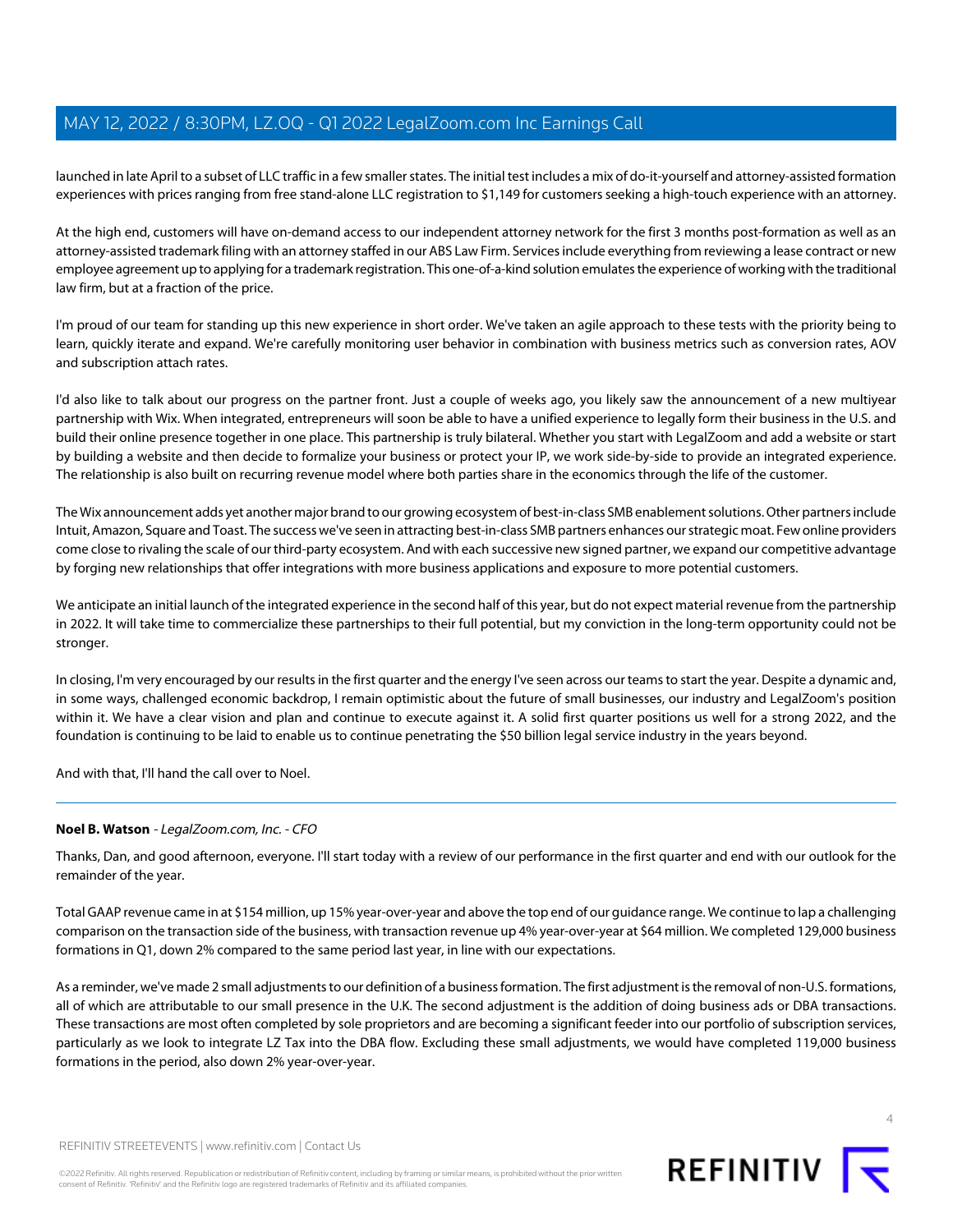Transaction units were 267,000 units in the quarter, down 3% year-over-year. Average order value came in at \$240 in the first quarter. The sequential decline is typical of seasonal patterns in the business. More importantly, AOV was up 8% year-over-year, driven by ongoing efficiencies in our order fulfillment processes and growth in our attorney-led trademark solution which carries a significantly higher AOVs than the DIY solution.

Subscription revenue continued to outperform expectations, coming in at \$84 million in the quarter, up 29% year-over-year. 55% of our Q1 revenue was subscription, up 600 basis points from the same period last year. We're very encouraged by the pace of this mix shift, which will drive a more predictable, higher-margin operating model.

ARPU was \$244 in the first quarter, up 8% year-over-year. ARPU growth has accelerated every quarter we've reported as a public company. We view this growth as durable and driven in large part by new high ARPU services, like LZ Tax and Earth Class Mail. Partnership revenue was approximately \$6 million in the first quarter, in line with expectations. We're confident Q4 of last year was a trough in this part of the business due to the transition of the legacy relationship with misaligned strategic objectives.

Now turning to expenses and margins, where all of the following metrics are on a non-GAAP basis. Gross margin came in at approximately 65% of revenue, down from 69% in Q1 of last year. We anticipated the year-over-year decline as we invested to scale our in-house CPAs ahead of the spring tax season. We expect gross margin to normalize in the second quarter and be roughly in line with Q2 of last year. Sales and marketing costs were \$72 million in the first quarter or 47% of revenue. Customer acquisition spend came in at \$54 million in the period, flat to Q1 of last year.

We signaled our intention to hold media spend roughly flat to 2021 levels. Our outlook here remains unchanged, but we continue to monitor our efficiencies and can adjust up or down quickly if circumstances change.

Within our non-CAM sales and marketing spend, we do expect a onetime \$5 million expense in the second quarter related to the rollout of new creative assets. Technology and development spend of \$13 million and G&A spend of \$15 million were both up modestly on an absolute dollar basis from Q4, but remained roughly flat as a percentage of revenue. Adjusted EBITDA was \$1.3 million in the quarter, ahead of our breakeven guidance, and our base of deferred revenue increased by \$17 million in the period, which follows typical seasonal patterns.

In the first quarter, we began to execute on our \$150 million share repurchase authorization. We repurchased a total of 79,000 shares of our common stock at an average per-share price of \$14 for a total repurchase amount of \$1.1 million, including commission. We have continued to repurchase shares in the second quarter. As of March 31, 2022, we had cash and cash equivalents of \$248 million and no debt outstanding.

I'll now provide our guidance for the second quarter and full year '22. For the second quarter of 2022, we expect total revenue of \$162 million to \$164 million, 8% year-over-year growth at the midpoint. Business formation has peaked in Q2 of last year, so we are lapping the most challenging quarter for transaction growth. However, we do anticipate total revenue growth to reaccelerate in the back half of 2022.

We expect adjusted EBITDA of \$10 million to \$12 million in the second quarter or 7% of revenue at the midpoint. We remain optimistic about our ability to deliver strong financial results in 2022, particularly on the heels of a strong first quarter. Given the fluid economic environment and the number of variables outside of our direct control, we remain comfortable with our full year 2022 outlook provided in March.

To summarize, for the full year 2022, we are expecting revenue of \$650 million to \$660 million or 14% growth at the midpoint. And we expect full year adjusted EBITDA of \$48 million or 7% of revenue at the midpoint. As Dan mentioned, our largely variable cost structure allows us to quickly flex our EBITDA margins up or down depending on the operating environment.

We continue to favor a balanced approach to capital allocation that preserves a healthy level of operating cash flow while still providing room for organic investments to drive durable revenue growth in the out years.

And with that, let's open the call for questions.

5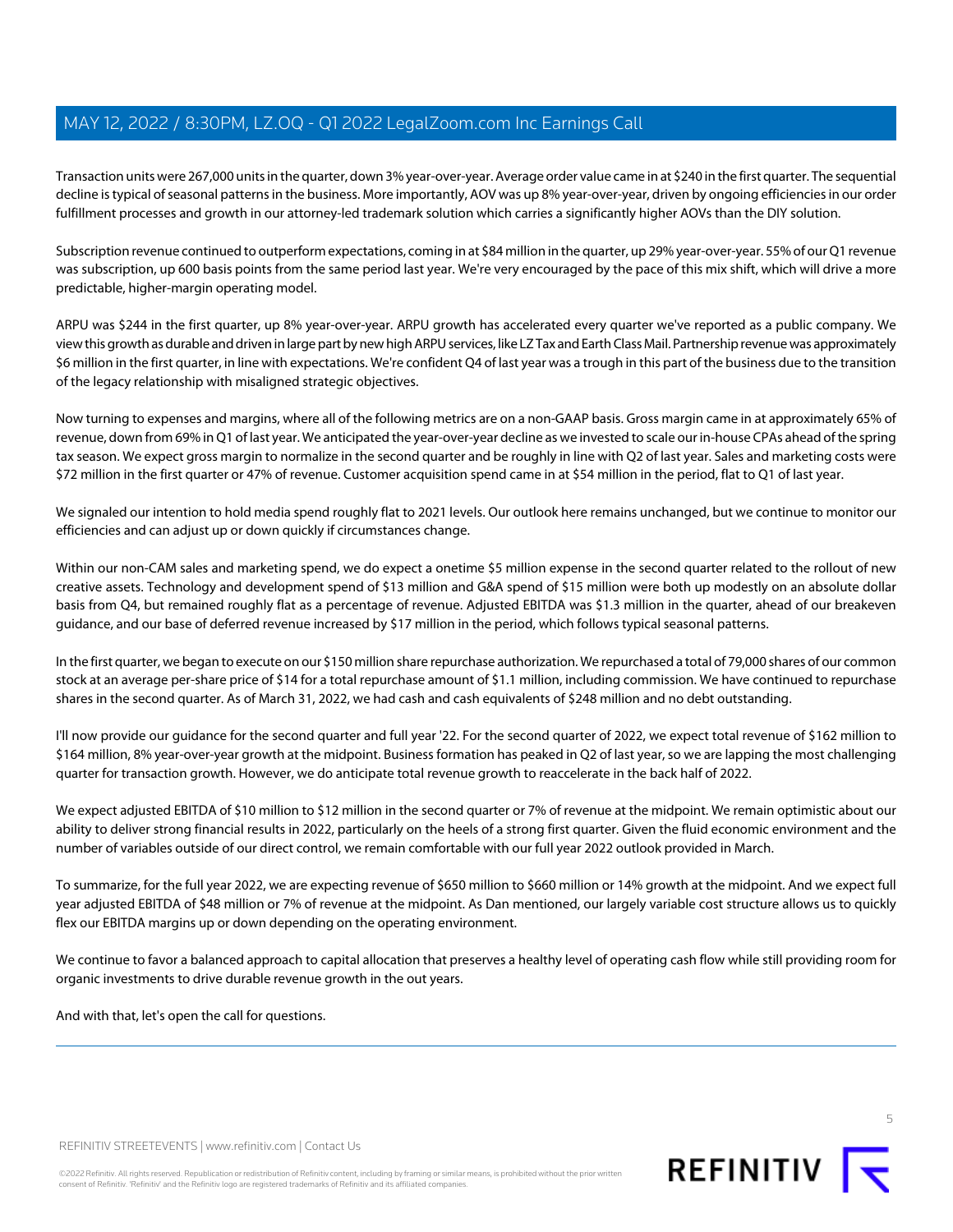### **QUESTIONS AND ANSWERS**

### **Operator**

(Operator Instructions) Our first question comes from Ron Josey with Citi.

### <span id="page-5-0"></span>**Ronald Victor Josey** - Citigroup Inc., Research Division - MD

I had 2. One is just on assist. Dan, thanks for the additional commentary around the testing of assist across all the different verticals and bringing all the services of traditional law firm to your clients. Just talk to us about the road map here as you're in a few states now. What's needed? What are the gating factors to expand the testing? What are you looking for before you sort of go nationwide would be question one. And then question 2, just on the macro. There are a few comments in here about more fluid results on macro. And just tell us -- if you can tell us what you're seeing from a macro basis, maybe how the quarter progressed where you're seeing in April would be very helpful?

### **Daniel A. Wernikoff** - LegalZoom.com, Inc. - CEO & Director

On the first question around what we're doing with assisted, I mean it's worth going back and even just thinking about the journey here. We started by providing an assisted solution for trademarks. And the main thrust of that was just knowing that it's a more complex transaction, some customers wouldn't be comfortable not doing it on their own. We've also gone out and really started a law firm in Arizona, which is under an alternative business structure, which allows us to practice on one geography so that we can start to understand the end-to-end experience of our customers working on our platform.

And now we're really just trying to expand that and think about how we can approach customers who have typically been afraid to do these types of transactions on their own. And that all the way into doing that for our formation specifically, which is where the bulk of the volume is in our business. And so we've introduced a lineup. We're only at this point in 3 small states. Part of the objective here is running water through the pipes to making sure that we're operationally very sound and that we're thinking about the experience and starting to tweak at a lower volume.

The way we're measuring results is we're looking at 1 year bookings and trying to understand if that's accretive and also the shift from lower transactional pricing, which is likely because we're also introducing free along with more subscription bookings and understand the balance between the 2 as we start to offer a more comprehensive lineup to our customers. And then as we see results we like, we just will continue to expand it through multiple states.

And part of the thing that's happening in the background of all this is we have a pretty significant investment in automating the fulfillment of orders. And we also have an investment that we've made that's really around efficiency for our independent network of attorneys. So there's a lot of things going on at once. And actually, I've been pretty pleasantly surprised with the early testing and operationally, it was very sound. We're starting to get data in, and we'll probably be expanding it in the next quarter given what we're seeing so far. So things are going pretty well there.

On the macro side, this one is pretty clear as well. I mean, we went into the year with a pretty clear understanding that we'd see the macro decline year-over-year. In Q1, we saw the census was down 8%. We were down 2% in that period. So we gained a little bit of share. What I'd say is, as you look at April because the census just printed April, that was a little bit on the lower end of what we expected, but still within the range of what we've used to do our plan.

And we're just going to continue to watch it. It's a very dynamic environment. We do have a pretty flexible cost structure, and we think oftentimes in advance around what we're seeing from a demand perspective and dialing up or down our media spend along with it. We're also really consciously thinking about our marginal return in our TAM spend and taking some of the insights that we've been getting from media mix modeling and shifting some of our spend around right now so that we can go after a better marginal return on the last dollar spent.

So -- but there's nothing that we've seen that we didn't expect so far this year on the macro. But again, we just want to be somewhat cautious, knowing that there's a lot going on in the broader economy.

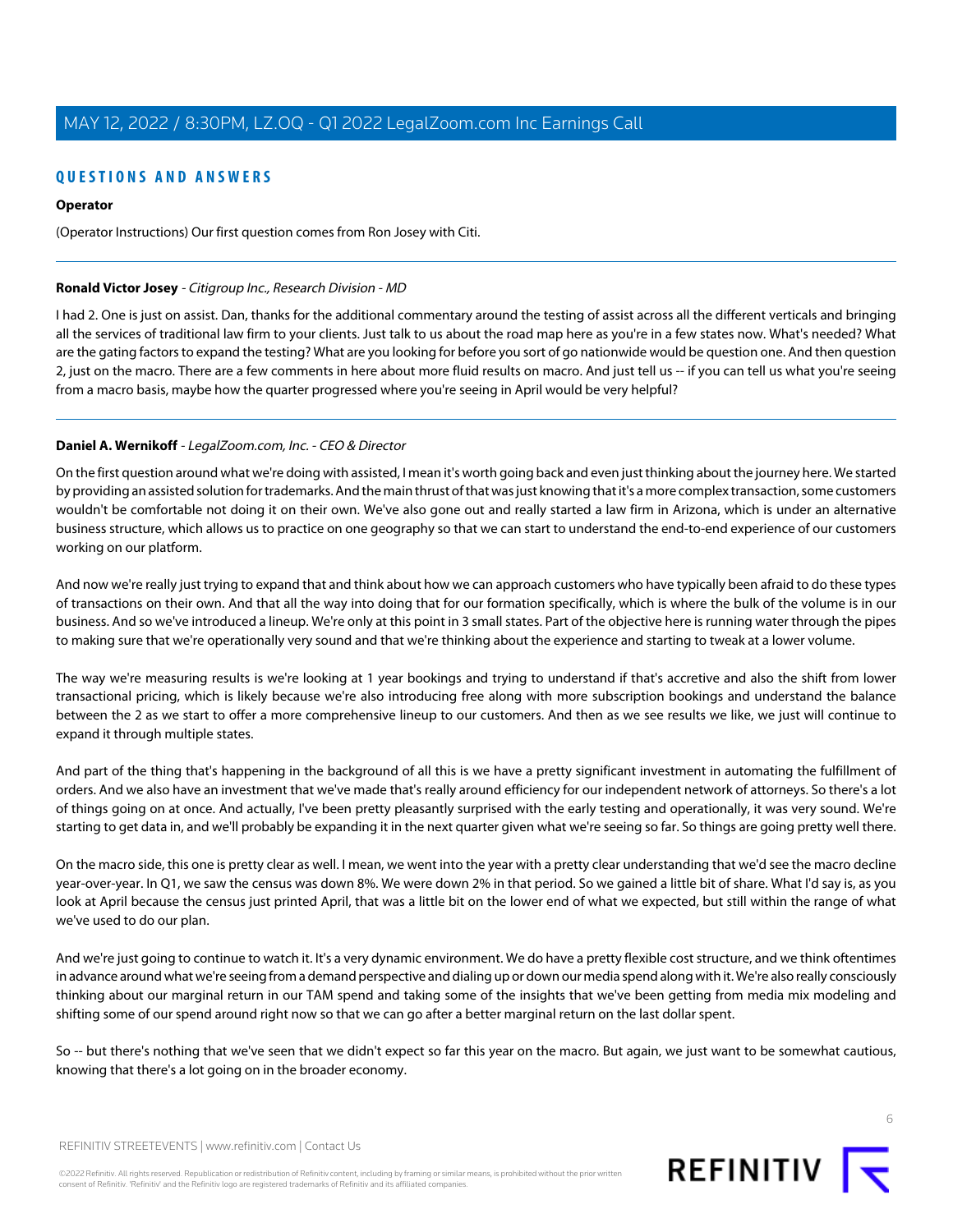### **Noel B. Watson** - LegalZoom.com, Inc. - CFO

Yes, Ron, just to build on that real quick. In terms of Dan's comments on the macro, I mean, that really largely describes why we've sort of reiterated and maintained our guidance for the full year for both top and bottom line.

### **Operator**

<span id="page-6-0"></span>Our next question comes from Elizabeth Porter with Morgan Stanley.

### **Elizabeth Mary Elliott** - Morgan Stanley, Research Division - VP of Equity Research

I wanted to follow up on the comment for the outperformance information versus the broader macro. I believe last year, share gains in formations were a little bit lot lighter than what you were expecting and the guidance for this year was implying a similar rate of gains. So could you just hit on the pace of share gains versus your expectations? And especially in light of the marketing spend changes that you guys are doing.

### **Daniel A. Wernikoff** - LegalZoom.com, Inc. - CEO & Director

Sure. Thanks for the question, Elizabeth. Yes, I mean, I just -- I mentioned -- I mean, we -- the macro is down 8%. We were down to -- it's roughly 5% share gain, which I think isn't that far out of line. And in fact, you should see on a quarter-to-quarter basis, it's not going to be entirely linear. There are things that we are doing in terms of shifting our marketing spend and part of this shift started at the end of the quarter and is actually happening currently.

And we're -- whenever you do this, a shift in media mix, oftentimes, there's different durations in payback of that media mix. And we're starting to dial down in some of the areas where you have a media payback and what you're starting to see is us putting it into some different channels that have paybacks that could be 2, 4, 6 weeks. So there's -- it's not going to be a linear share gain all throughout the year. It's going to be something where it's going to be -- there's going to be some variance quarter-to-quarter.

The other thing I'd mention is as we start to do more premium deployment. You probably will begin to see us look to accelerate share gains. If we -- if it's working, you will see us start to take more share because we're going after the price-sensitive customers. And again, we'll only do that if we feel like it's a net positive on a 1-year bookings basis. But that may mean that we're -- we're giving it a little bit on the AOV in order to really push harder on continuing to accelerate the subscription bookings.

### **Noel B. Watson** - LegalZoom.com, Inc. - CFO

Yes. And just to further highlight that last sentiment. So subscription has been an ongoing focus for us. And you saw that we had 29% revenue growth in subscriptions for the quarter. So I think our focus and investment around building out that ecosystem further helps to sort of dislocate us from the macro.

### **Elizabeth Mary Elliott** - Morgan Stanley, Research Division - VP of Equity Research

Great. And then following up on subscriptions. In terms of the units added in the quarter, it looked lighter than what you did on average in 2021. So how should we think about the balance between kind of the unit volume and the ARPU for the remainder of the year, especially after -- as you go after some of the higher value units and tax?

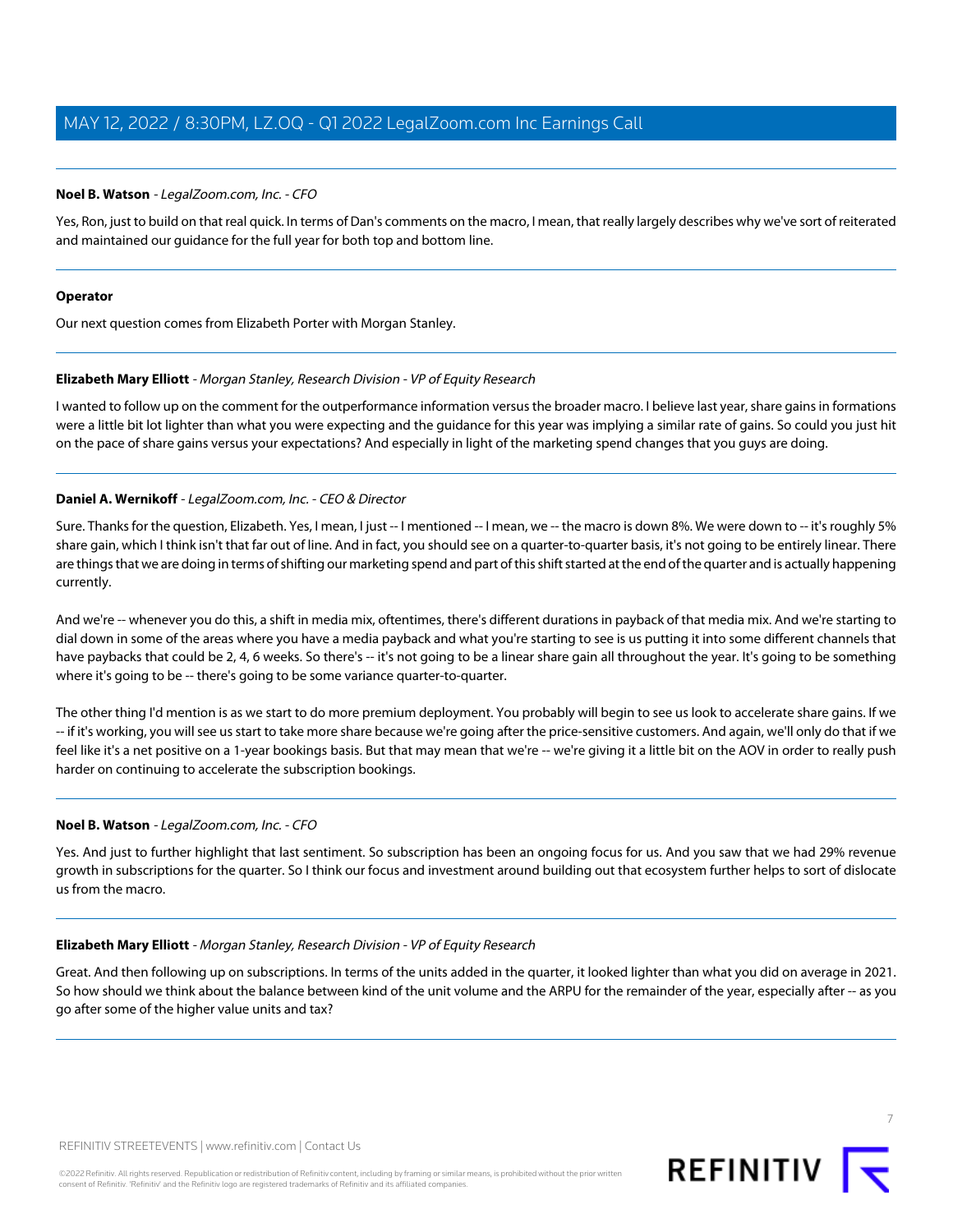### **Daniel A. Wernikoff** - LegalZoom.com, Inc. - CEO & Director

Yes. I mean one of the things that is a reality of our business model is there is a coupling between the transactional growth and the subscription units. And so when you think about the beginning of this year when we're lapping some of those comps from prior year, it certainly will impact some of the unit growth. What's also interesting, too, as you think about this year, as you get to the back half of the year, there is a seasonal component to our business as well with LZ Tax. And so I would expect that to start to decelerate a little bit.

And then the thing that's a bit of an unknown or an opportunity to the good side though is that we haven't really marketed LZ Tax to the broader base. We now have virtual mail through our Class Mail acquisition, and we have the opportunity to market that as well, where it's not penetrated into the base. And then again, the piece on premium is really interesting because with the free solution, we have the opportunity to go out to price-sensitive customers.

And just to remind everybody, those customers as they may form a business for free, it would probably be a paid solution as you talk about RA and compliance. So we hope that, that would be accelerating our subscription growth in the back half of the year as well. So there's a little bit of a reality in the front half of the year on transaction growth lapping, but we have a lot of levers that we're currently testing and looking to sort of offset that in the back half.

### **Noel B. Watson** - LegalZoom.com, Inc. - CFO

And then just further on that, as you were alluding to Elizabeth, in terms of -- you do have to look at subscription unit growth and ARPU growth in coordination because we're more than willing to make a trade-off if the LTV is right for higher ARPU subscriptions. And as we mentioned in our prepared remarks, we expect durable ARPU gains kind of consistent with the year-over-year growth that we saw in Q1 moving forward, in part driven by the focus on tax and the integration of ECM.

### **Daniel A. Wernikoff** - LegalZoom.com, Inc. - CEO & Director

The 8% ARPU growth year-over-year is just a reflection of that mix shift. And again, there's less units coming from tax than we have from compliance, but at a higher price.

### <span id="page-7-0"></span>**Operator**

Our next question comes from Andrew Boone with JMP Securities.

### **Andrew M. Boone** - JMP Securities LLC, Research Division - Director & Equity Research Analyst

Dan, as we think about a premium offering as well as a loan offering coming to market, can you frame just the overall product offering in a more comprehensive way as we start to think about 2023? What does that start to look like? And how do we think about share gains as well as pricing as well as just overall growth as we put those pieces together? And then secondly, now that you're kind of through your first tax season with LZ Tax, I'd love to hear how that went and what you need to do to improve on the experience for next year?

### **Daniel A. Wernikoff** - LegalZoom.com, Inc. - CEO & Director

Great. Yes, there is a premium offering, and this is more early innings, to be honest, because we know how we want to approach a free solution for customers where it's really free filing with the state but then lots of add-on services and products. And so that piece is pretty straightforward. The premium piece is a little bit different in that there's going to take some experimentation to get this right. One of the things that we had believed last year was that customers wanted assistance as they were forming their business right at the moment of formation, meaning like I want to know what entity I should be.

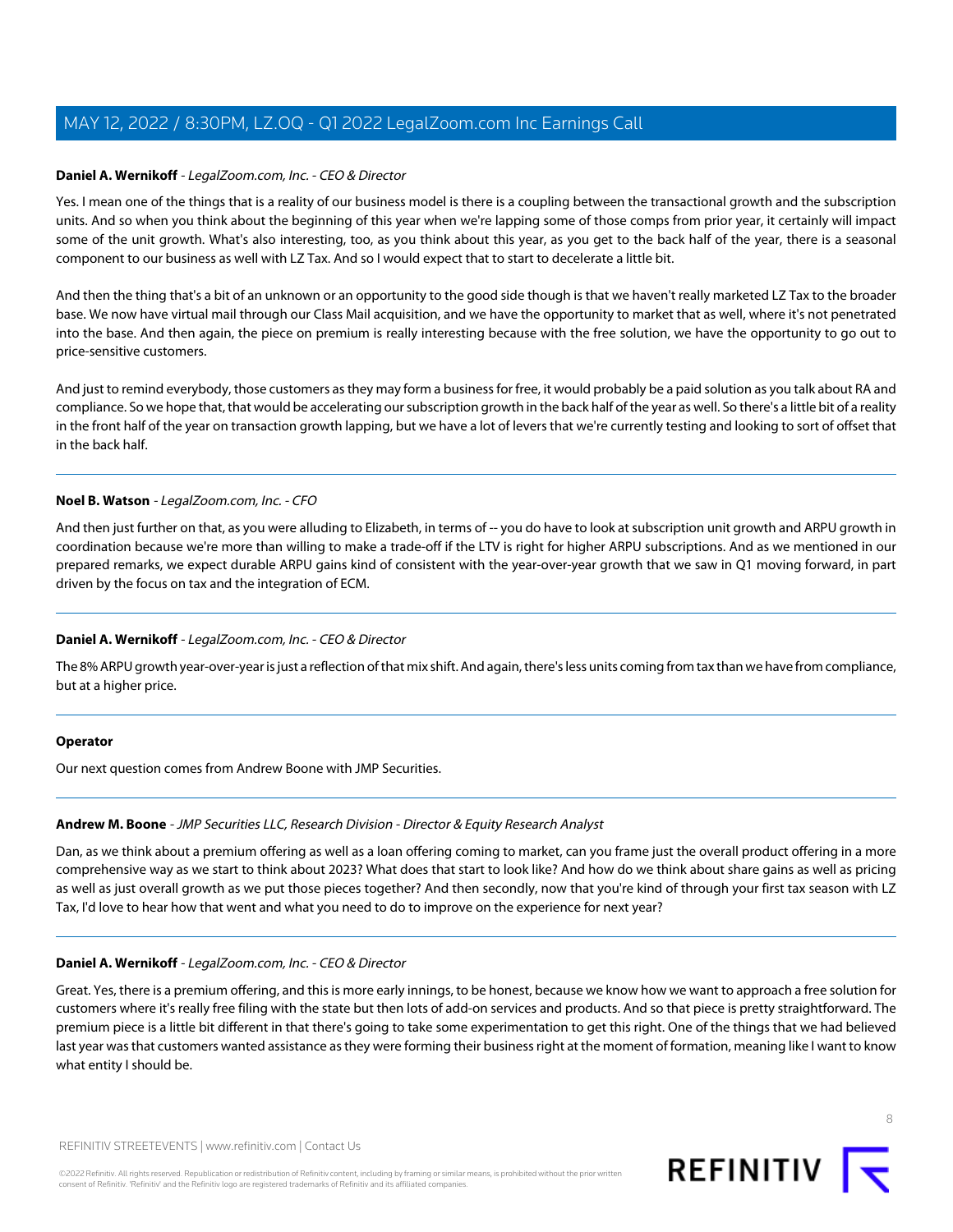And what we've realized is actually one of the bigger problems is customers don't know what to do once they form and they start to have real challenges when they hire their first employee, or they have to sign a lease or they have their first contract. And so we've really structured this initially to be more comprehensive and having access on demand to an attorney for 3 months post-formation. Now that also includes the ability to amend your formation and do other things that are sort of tied to the entity selection, but it's much more comprehensive.

There's 2 SKUs right now that we're testing. One is just the formation itself and having access to the attorney. The other one then also adds a trademark because we know that most of our customers that you buy trademark, do it within 6 months of forming their business. So there's an obvious bundling opportunity there as well. We started with price points that were premium price points, and we have a lot of flexibility to try and test and learn what the right price point is here as well. And we will have a lot to learn on how we commercialize it, how we talk about it.

If you think about it today, we're not doing anything at the top of the funnel. So most of the people who come to LegalZoom are coming for a DIY solution. You must have to reframe that we have this hybrid-assisted solution as well. And so there's some work to do even at the top of the funnel that we'll start to do it at the later parts of this year. Anything you'd add there, Noel, before I jump into the tax season?

### **Noel B. Watson** - LegalZoom.com, Inc. - CFO

No, I think you got it.

### **Daniel A. Wernikoff** - LegalZoom.com, Inc. - CEO & Director

Okay. Tax season. So this was a really interesting tax season. This is, I will say, the first time I've worked on a tax season that's been very specific for small businesses. I would say we learned quite a bit. We went into the season, by the way, not trying to optimize operationally but really focus on the customer experience. And we created a very broad offering. So they weren't like segmented offerings that weren't really well targeted. And we wanted to learn as much as we could during season so that we could start to tune the offering for next year.

And I think we discovered quite a few interesting things. So the first off is that our customers are very simple filers. The majority of them being 1040 with Schedule Cs versus the more complex like 1120 corporate filers. Service delivery was much more spread out than we thought it would be. We went in thinking that it would be very peaky and the reality is we ended up not seeing the peaks as high at the end of the tax season, the filing deadlines and instead saw a lot of people doing extensions.

We also saw our customers overweighting on advice because they were so early on their journey as a business. So a lot of them weren't in operations yet. We're paying for a comprehensive service but really just wanted access to an accountant. And so it speaks a little bit to the opportunity that we have around how do we commercialize that product as well, so that there's sort of a low-end product and then a very premium product. And then I'd say the last piece is we learned a lot about how to operationalize this business.

Like I said, we hired into the season very specifically to make sure we left no customers behind. And now we have a better sense of the actual filing curve and how we're going to approach efficiently supporting those customers for next season.

### <span id="page-8-0"></span>**Operator**

Our next question comes from Matt Pfau with William Blair.

### **Matthew Charles Pfau** - William Blair & Company L.L.C., Research Division - Analyst

Wanted to just first hit on retention and if you could give us any updated commentary on what you're seeing with retention within your subscriber base and then how we should think about that in the recession environment where we perhaps see an uptick in business failures?

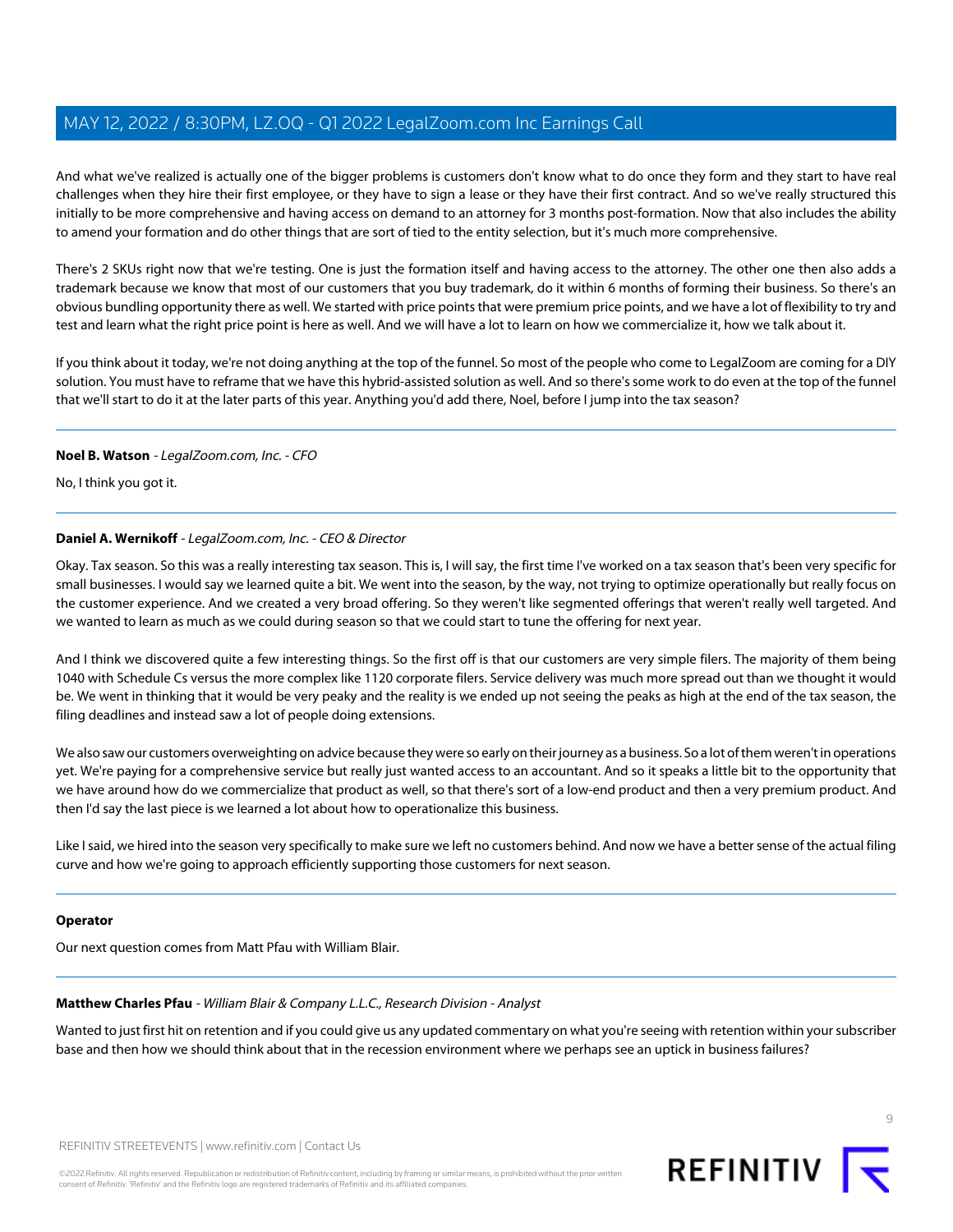### **Daniel A. Wernikoff** - LegalZoom.com, Inc. - CEO & Director

Yes. So I'll hit on recession primarily on the core products, the core compliance products. It's harder to talk about retention just yet on things like LZ Tax or Virtual mailings. We haven't really lapped the acquisition of those customers. Not much has changed here. I mean we did see a weakness in the customers acquired during COVID. And as we look back at the data, there were 2 things that would distinguish them. Some of those businesses were designed to be somewhat ephemeral like in reaction to COVID. And then we also saw a higher mix of first-time businesses.

So we have typically a mix of people who form multiple LLCs and then we have people who are trying it for the first time, that mix actually went up pretty materially and we attribute that to a higher level of a failure as well. That's already started to normalize. And the other thing I'd point out, though, is that every other cohort, so as you get into the 25 and the 37 months and different age cohorts, we were seeing improvements in our retention.

As it relates to recession, I wouldn't say that we're -- I don't know if anybody can say they're a completely recession-proof business, but as we lived through the Great Recession, did see that formation volume went down roughly 10%, during the great Recession. And we actually accelerated through that. As it relates to business failures, you should expect a little bit more from business failures. Typically, though, again, it's going to be the ones that have less of a track record. It's going to be the -- like the cohorts that are being acquired as you go into the recession versus more of the age cohorts.

### **Matthew Charles Pfau** - William Blair & Company L.L.C., Research Division - Analyst

Really, really helpful. And then I wanted to hit on just how you're thinking about marketing and perhaps CAM spend, maybe this year and into next. So you have a lot of new products that you're working on, whether it be the free filing product or the premium one and LZ Tax, which hasn't been perhaps broadly marketed yet. Is it possible we would see a big uptick as these products start to gain traction and you want to take them out more broadly? Or how should we think about that?

### **Daniel A. Wernikoff** - LegalZoom.com, Inc. - CEO & Director

It's almost the opposite. We really want to have a singular message for customers, and we do have a brand campaign that's actually launching this weekend where it's just a singular message around, we are the place to go to form your business. And what we want to do is to have the product work as the channel for all the services but we know that there's still a pretty big opportunity to get the product knowledge that LegalZoom stands for small business formation versus the consumer side.

So the brand campaign itself is all about forming your business. And then, again, we have opportunities in the product. I'd say none of us are happy right now with how sophisticated we are in targeting and really knowing our customer and making sure that we're marketing to them the right solutions. So this is a big area of focus for us as well. So I'll give you an example. If you came into our platform and you are pre-revenue, you really don't need a tax filing solution. Right now, we're marketing it.

And those customers, some of them would select it for the tax advice when we -- you'll see us coming out of the season have something very specific for customers who are not or pre-revenue and looking for help making tax strategies part of their formation process. And I think there's other things like that as well where we really -- we know a lot about these customers and haven't been as sophisticated in targeting them as we should be.

### **Operator**

Our next question comes from Mario Lu with Barclays.

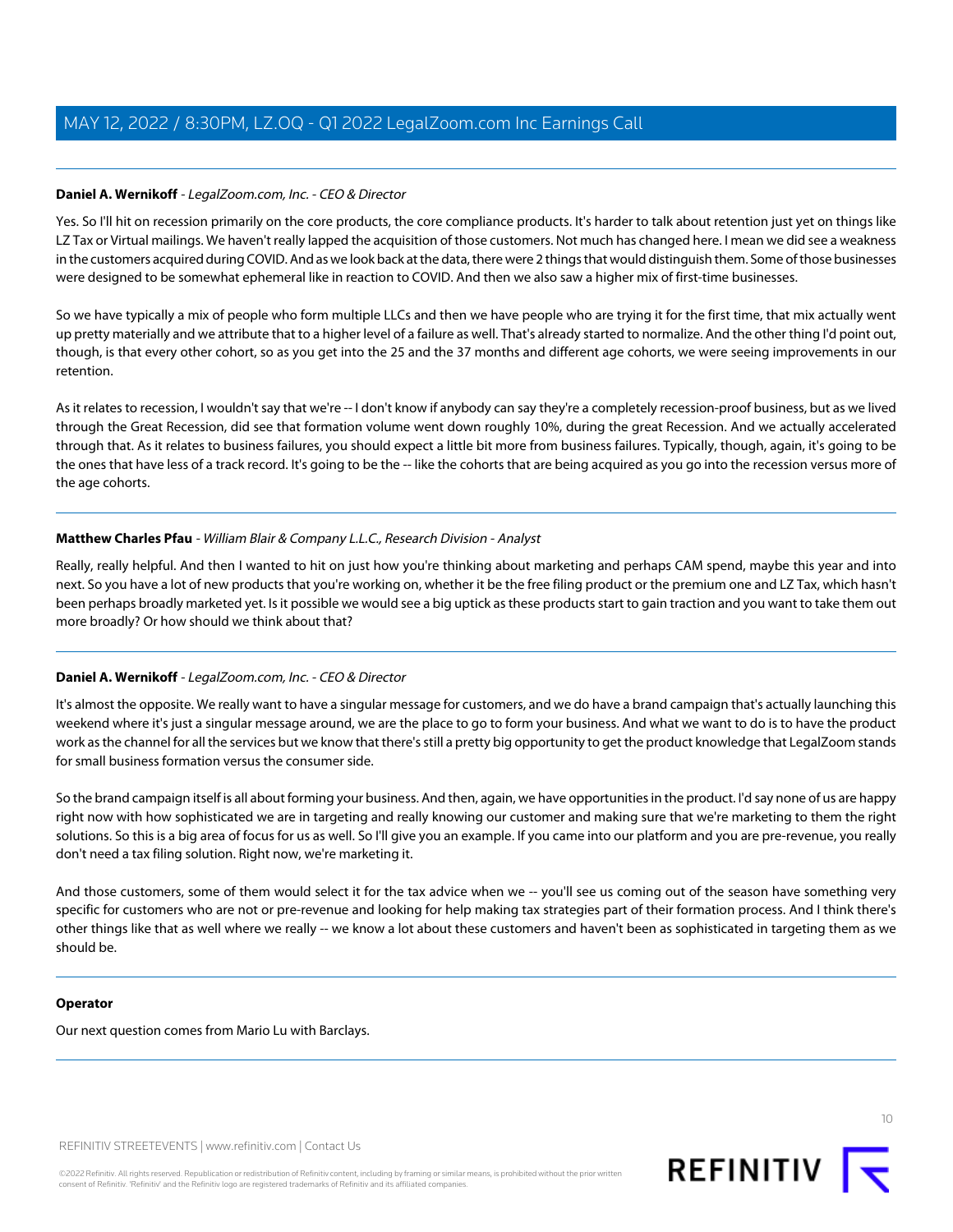### <span id="page-10-1"></span>**X. Lu** - Barclays Bank PLC, Research Division - Research Analyst

The first one is on the Wix partnership. You mentioned it's going to roll out sometime in the second half of the year. So I was just hoping if you could help us frame the long-term opportunity with regards to this partnership? And I guess, how does that compare to the ones you currently have with others like Brex or Square?

### **Daniel A. Wernikoff** - LegalZoom.com, Inc. - CEO & Director

Yes. Great question. Thanks, Mario. The -- so we're really excited about this one. I think this one is -- it's definitely a win for LegalZoom. I think it's a big win for Wix, and it's a really big win for customers. So 80% of the customers that form with us today don't yet have a website, which is pretty incredible because we also know that 70% of them intend to get one. And so what we're really trying to do here is build an extremely tight integration. This is not one of these kind of affiliate relationships, but this is one where there's a material cost investment on both ends so that we can integrate their experience into the formation experience.

So we also know that Wix acquires more customers than we do from a small business standpoint, and we also only have 10% share. So there's a pretty material acquisition opportunity going the other direction. And the team there is great. I mean they really think partner first and -- they've built a pretty compelling platform. And we have lots of ideas of how we can integrate our products into their solution. Not just on formations, by the way, but these are customers who are very focused on identity as well. And so things like IP and trademark, they're really interesting opportunities when you start thinking about their base.

This is one where we're starting with testing where the integration won't be as deep. And I'm happy to say that, that will happen much sooner than in the back half of the year, and we'll start to get real learnings about what's resonating with customers. But the deep product investment would be happening towards the back half of this year. We think it will be material, and this is the type of thing that we'll do in terms of the types of partnerships that we have going forward, just not in this fiscal year, and we'll start to see the impact next year. First, you'll see it in customer growth. And then you'll start to see the buildup in that recurring revenue.

### **X. Lu** - Barclays Bank PLC, Research Division - Research Analyst

Got it. Super helpful. And then just one for Noel in terms of the gross margin this quarter. I believe it came a little bit lower than expected and versus historical. So I guess, what were the main drivers here? And how should we think about the gross margins for the rest of the year?

### **Noel B. Watson** - LegalZoom.com, Inc. - CFO

Yes. Thanks, Mario. So as we mentioned in our remarks, it was really in support of tax season, and we've said a few times that we were going to scale up pretty aggressively to make sure that we could support our first tax season. We do expect gross margin percentage to normalize in Q2, as we also mentioned and really just start to see some slight leverage from that kind of sequentially throughout the back half of the year.

### <span id="page-10-0"></span>**Operator**

Our next question comes from Nat Schindler with Bank of America.

### **Nathaniel Holmes Schindler** - BofA Securities, Research Division - Director in Equity Research

Just quickly to just really pile on the macro side. Just wondering, has there been any historical evidence, particularly around business formation that shows a trend, particularly people have talked about potentially there being a early slowdown in front of recession and then an early expansion business formations as you come through a recession? Is that at all an accurate statement? Or have you seen evidence that suggest that?

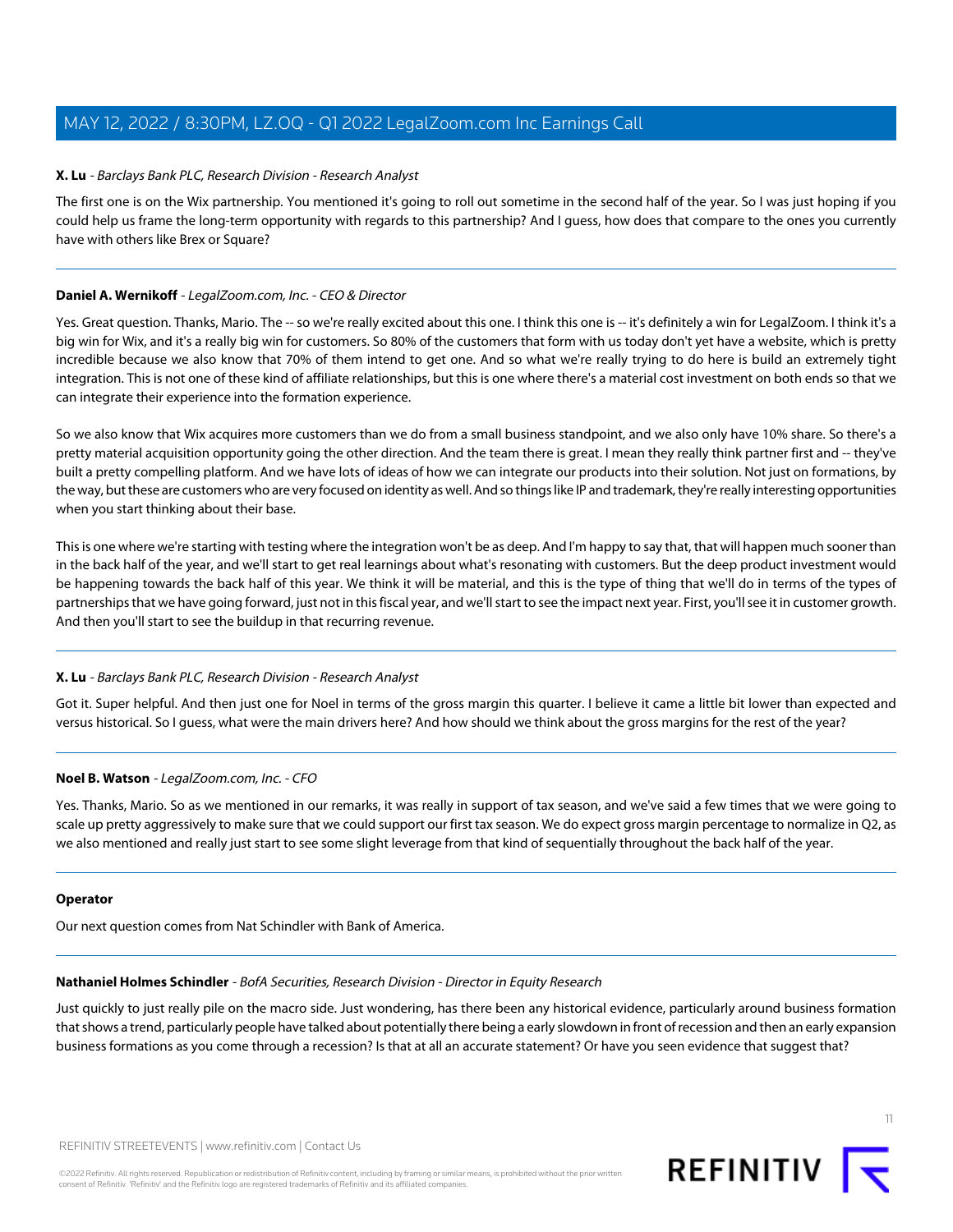### **Daniel A. Wernikoff** - LegalZoom.com, Inc. - CEO & Director

That's one I'd probably have to go back and study closer. I mean when you look at census data, you do see there is a 10% reduction and then a 5% reduction over the 2 years of the Great Recession. And then an acceleration coming out. But like try and understand the timing of that finite level is I'd have to be looking on a month-over-month basis. And I haven't looked at that back at 2008, 2009.

### **Operator**

<span id="page-11-0"></span>Our next question comes from John Byun with Jefferies.

### **Sang-Jin Byun**

This is John in for Brent Thill. I have 2. On the -- we're almost halfway through the quarter. I'm just wondering if you could share a little bit more about the trends you're seeing April, May across the different segments? And then second, on LZ Tax, wondering if you could provide a little bit more color as to the profile of customers you're attracting? You mentioned many of them had already done their taxes. So are they typically coming from a DIY-type profile? Or did they use like a CPA or a tax store and was there any difference in terms of attracting them in April versus earlier this year?

### **Daniel A. Wernikoff** - LegalZoom.com, Inc. - CEO & Director

Yes. Thanks for the question, John. I think the -- on the April and May performance, we really don't like to get into the forward performance and there's a lot of the quarter to still play out. The one thing I'll again point you to is the census data, which did get printed for April, it showed a 13% decline in formations. But that's something that I don't think was that far out of our expectation. On the LT tax side, I'd say the profile of the customer is, like I mentioned before, meaning much more towards micro-businesses, side businesses, more personal filers in a way.

And when we think about -- what that means, in some cases, it means their actually current provider is really a personal tax provider, and this is adding on a Schedule C to that filing. A lot of them is interesting. We saw some people who didn't fully understand that doing a Schedule C filing is a personal filing. And so some people had actually come to us and bought the service. And filed a personal return, and then we went back and amended that personal return to make sure that we put the Schedule C filing on it as well.

So it just gives you a sense of how early they are in the cycle of their business. But at the same time, we have everything in our base. So we have corporate customers as well. People are incorporating, and you'll see 1120 filers. We have nonprofit filers. We have pretty complex filing returns as well. I think that's the big opportunity for us, by the way, because if you look at how we commercialize the product this year, it was more based off behavior versus forms. And we know that forms are a really good way to segment customers because it shows the complexity of their business. And so that's a place where I know we'll do a lot more next year.

### <span id="page-11-1"></span>**Operator**

(Operator Instructions) Our next question comes from Stephen Ju with Credit Suisse.

### **Stephen D. Ju** - Crédit Suisse AG, Research Division - Director

As a follow-up to one of the earlier questions around the partnerships. Can you talk generally about how these will appear on the P&L, I mean, recognizing every one of these deals may be different, but presumably, there will be some sort of exchange in economics. So will there be some sort of expense recognized or finder's fee or lead gen fee or maybe a contra revenue item? And as you think about the cost of the customers acquired through these partnerships, is this more efficient versus your typical direct marketing campaign?